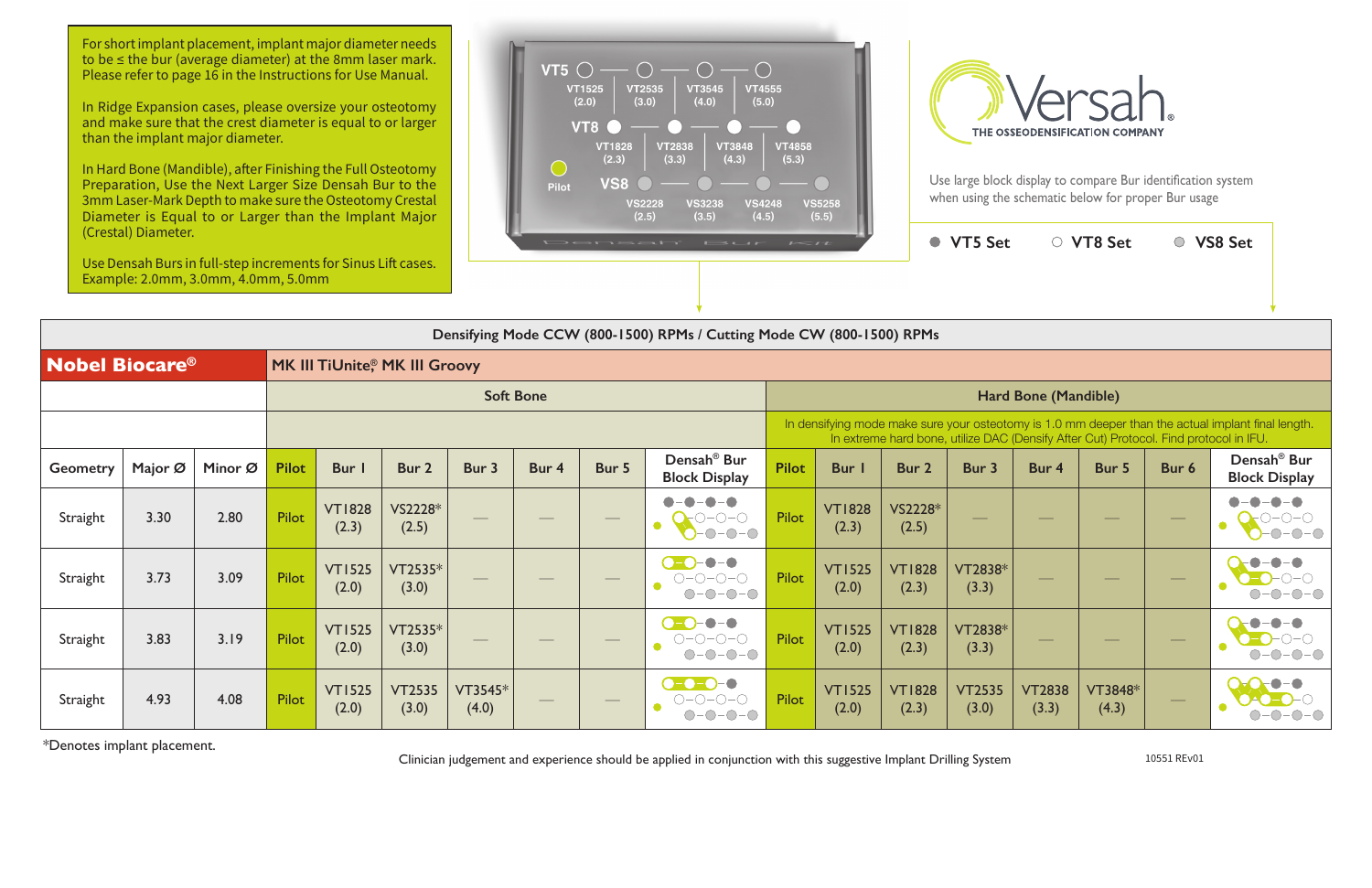**VT5 Set VT8 Set VS8 Set**

|                                  |         |         |              |                        |                                    |                        |                  |                   | Densifying Mode CCW (800-1500) RPMs / Cutting Mode CW (800-1500) RPMs    |                                                                                                                                                                                             |                        |                        |                        |                             |                                |                         |                                                 |  |  |
|----------------------------------|---------|---------|--------------|------------------------|------------------------------------|------------------------|------------------|-------------------|--------------------------------------------------------------------------|---------------------------------------------------------------------------------------------------------------------------------------------------------------------------------------------|------------------------|------------------------|------------------------|-----------------------------|--------------------------------|-------------------------|-------------------------------------------------|--|--|
| <b>Nobel Biocare<sup>®</sup></b> |         |         |              |                        | <b>MK IV TiUnite, MK IV Groovy</b> |                        |                  |                   |                                                                          |                                                                                                                                                                                             |                        |                        |                        |                             |                                |                         |                                                 |  |  |
|                                  |         |         |              |                        |                                    |                        | <b>Soft Bone</b> |                   |                                                                          |                                                                                                                                                                                             |                        |                        |                        | <b>Hard Bone (Mandible)</b> |                                |                         |                                                 |  |  |
|                                  |         |         |              |                        |                                    |                        |                  |                   |                                                                          | In densifying mode make sure your osteotomy is 1.0 mm deeper than the actual implant final length.<br>In extreme hard bone, utilize DAC (Densify After Cut) Protocol. Find protocol in IFU. |                        |                        |                        |                             |                                |                         |                                                 |  |  |
| <b>Geometry</b>                  | Major Ø | Minor Ø | <b>Pilot</b> | <b>Bur</b>             | Bur 2                              | Bur 3                  | Bur 4            | Bur 5             | Densah <sup>®</sup> Bur<br><b>Block Display</b>                          | <b>Pilot</b>                                                                                                                                                                                | Bur                    | Bur 2                  | Bur 3                  | Bur 4                       | Bur 5                          | Bur 6                   | Densah <sup>®</sup> Bur<br><b>Block Display</b> |  |  |
| Straight                         | 3.35    | 2.85    | Pilot        | <b>VT1828</b><br>(2.3) | VS2228*<br>(2.5)                   |                        |                  | $\hspace{0.05cm}$ | $-0$ - $0$ - $0$                                                         | Pilot                                                                                                                                                                                       | <b>VT1828</b><br>(2.3) | VS2228*<br>(2.5)       |                        |                             | $\overbrace{\hspace{25mm}}^{}$ |                         | $-0$ - $  \circ$                                |  |  |
| Straight                         | 4.00    | 3.36    | Pilot        | <b>VT1828</b><br>(2.3) | VT2838*<br>(3.3)                   | $\hspace{0.05cm}$      | ___              | $\hspace{0.05cm}$ | O<br>$-0-0-0$<br>$\bigcirc$ -                                            | Pilot                                                                                                                                                                                       | <b>VT1828</b><br>(2.3) | <b>VT2535</b><br>(3.0) | <b>VT2838</b><br>(3.3) | VS3238*<br>(3.5)            | $\hspace{0.05cm}$              |                         | $\bullet$<br>$O-O-O-O$                          |  |  |
| Straight                         | 4.93    | 4.09    | Pilot        | <b>VT1525</b><br>(2.0) | <b>VT2535</b><br>(3.0)             | VT3545*<br>(4.0)       |                  | $\hspace{0.05cm}$ | $\bullet$ - $\bullet$ - $\bullet$ - $\bullet$<br>$O-O-O-O-$<br>$O-O-O-O$ | Pilot                                                                                                                                                                                       | <b>VT1525</b><br>(2.0) | <b>VT1828</b><br>(2.3) | <b>VT2535</b><br>(3.0) | <b>VT2838</b><br>(3.3)      | VT3848*<br>(4.3)               |                         | $-\bigcap -\bigcap$                             |  |  |
| Straight                         | 5.93    | 5.09    | Pilot        | <b>VT1525</b><br>(2.0) | <b>VT2535</b><br>(3.0)             | <b>VT3545</b><br>(4.0) | VT4555*<br>(5.0) |                   | ----                                                                     | Pilot                                                                                                                                                                                       | <b>VT1525</b><br>(2.0) | <b>VT2535</b><br>(3.0) | <b>VT3545</b><br>(4.0) | <b>VT3848</b><br>(4.3)      | <b>VT4555</b><br>(5.0)         | <b>VT4858*</b><br>(5.3) | $\bullet$ - $\bullet$ - $\bullet$               |  |  |

For short implant placement, implant major diameter needs to be ≤ the bur (average diameter) at the 8mm laser mark. Please refer to page 16 in the Instructions for Use Manual.

\*Denotes implant placement.

Clinician judgement and experience should be applied in conjunction with this suggestive Implant Drilling System 10551 REv01

In Ridge Expansion cases, please oversize your osteotomy and make sure that the crest diameter is equal to or larger than the implant major diameter.

In Hard Bone (Mandible), after Finishing the Full Osteotomy Preparation, Use the Next Larger Size Densah Bur to the 3mm Laser-Mark Depth to make sure the Osteotomy Crestal Diameter is Equal to or Larger than the Implant Major (Crestal) Diameter.

Use Densah Burs in full-step increments for Sinus Lift cases. Example: 2.0mm, 3.0mm, 4.0mm, 5.0mm





Use large block display to compare Bur identification system when using the schematic below for proper Bur usage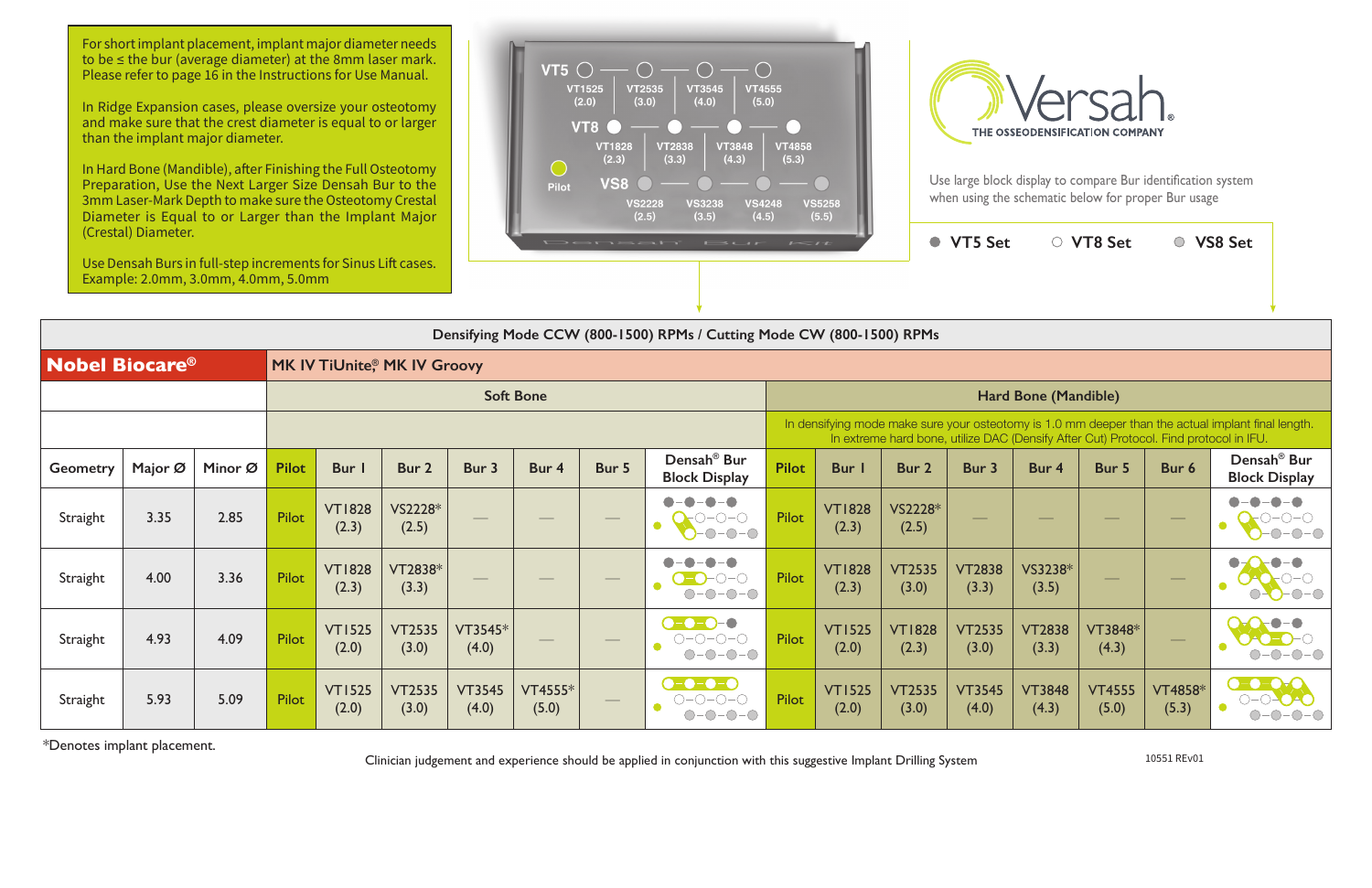|                                  | (Crestal) Diameter. | Use Densah Burs in full-step increments for Sinus Lift cases.<br>Example: 2.0mm, 3.0mm, 4.0mm, 5.0mm |              |                        |                        |                  |                  | Densah | $\mathbf{r}$ $\rightarrow$ $\mathbf{r}$                               | $\sim$                                                                                                                                                                                      |                        |                        | ● VT5 Set                |                        | ○ VT8 Set                |                          | ○ VS8 Set                                        |  |  |  |
|----------------------------------|---------------------|------------------------------------------------------------------------------------------------------|--------------|------------------------|------------------------|------------------|------------------|--------|-----------------------------------------------------------------------|---------------------------------------------------------------------------------------------------------------------------------------------------------------------------------------------|------------------------|------------------------|--------------------------|------------------------|--------------------------|--------------------------|--------------------------------------------------|--|--|--|
|                                  |                     |                                                                                                      |              |                        |                        |                  |                  |        | Densifying Mode CCW (800-1500) RPMs / Cutting Mode CW (800-1500) RPMs |                                                                                                                                                                                             |                        |                        |                          |                        |                          |                          |                                                  |  |  |  |
| <b>Nobel Biocare<sup>®</sup></b> |                     |                                                                                                      |              |                        |                        |                  |                  |        |                                                                       | Replace® Select Straight, NobelReplace™ Straight, Replace™ Select TC, NobelSpeedy® Replace                                                                                                  |                        |                        |                          |                        |                          |                          |                                                  |  |  |  |
|                                  |                     |                                                                                                      |              |                        |                        |                  | <b>Soft Bone</b> |        |                                                                       | Hard Bone (Mandible)                                                                                                                                                                        |                        |                        |                          |                        |                          |                          |                                                  |  |  |  |
|                                  |                     |                                                                                                      |              |                        |                        |                  |                  |        |                                                                       | In densifying mode make sure your osteotomy is 1.0 mm deeper than the actual implant final length.<br>In extreme hard bone, utilize DAC (Densify After Cut) Protocol. Find protocol in IFU. |                        |                        |                          |                        |                          |                          |                                                  |  |  |  |
| <b>Geometry</b>                  | Major Ø             | Minor Ø                                                                                              | <b>Pilot</b> | Bur I                  | Bur 2                  | Bur 3            | Bur 4            | Bur 5  | Densah <sup>®</sup> Bur<br><b>Block Display</b>                       | <b>Pilot</b>                                                                                                                                                                                | Bur                    | Bur 2                  | Bur 3                    | Bur 4                  | Bur 5                    | Bur 6                    | Densah <sup>®</sup> Bur<br><b>Block Display</b>  |  |  |  |
| Straight                         | 3.45                | 2.95                                                                                                 | <b>Pilot</b> | <b>VT1828</b><br>(2.3) | VS2228*<br>(2.5)       |                  |                  |        | )−∩−∩<br>$\bullet$<br>$O-O-O$                                         | Pilot                                                                                                                                                                                       | <b>VT1828</b><br>(2.3) | $VT2535*$<br>(3.0)     | $\overline{\phantom{0}}$ |                        | $\overline{\phantom{a}}$ |                          | $-0-0-0$<br>$\bullet$<br>$ \bigcirc$ $ \bigcirc$ |  |  |  |
| Straight                         | 4.00                | 3.36                                                                                                 | <b>Pilot</b> | <b>VT1828</b><br>(2.3) | VT2838*<br>(3.3)       |                  |                  |        | $\neg\neg$<br>$-0$ - $0$ - $\bigcirc$<br>∩-                           | Pilot                                                                                                                                                                                       | <b>VT1828</b><br>(2.3) | <b>VT2535</b><br>(3.0) | <b>VT2838</b><br>(3.3)   | VS3238*<br>(3.5)       |                          | $\overline{\phantom{a}}$ |                                                  |  |  |  |
| Straight                         | 4.23                | 3.59                                                                                                 | <b>Pilot</b> | <b>VT1828</b><br>(2.3) | VT2838*<br>(3.3)       |                  |                  |        | $-0-0-0$<br>$\bigcirc$                                                | Pilot                                                                                                                                                                                       | <b>VT1828</b><br>(2.3) | <b>VT2535</b><br>(3.0) | <b>VT2838</b><br>(3.3)   | VS3238*<br>(3.5)       | --                       |                          | $\bullet$<br>$O-O-O-O$                           |  |  |  |
| Straight                         | 4.93                | 4.08                                                                                                 | <b>Pilot</b> | <b>VT1525</b><br>(2.0) | <b>VT2535</b><br>(3.0) | VT3545*<br>(4.0) |                  |        | <b>a</b> -a-a<br>$O-O-O-O$<br>$O-O-O-O$                               | Pilot                                                                                                                                                                                       | <b>VT1828</b><br>(2.3) | <b>VT2535</b><br>(3.0) | <b>VT2838</b><br>(3.3)   | <b>VT3545</b><br>(4.0) | VT3848*<br>(4.3)         |                          |                                                  |  |  |  |

\*Denotes implant placement.

Clinician judgement and experience should be applied in conjunction with this suggestive Implant Drilling System 10551 REv01

For short implant placement, implant major diameter needs to be ≤ the bur (average diameter) at the 8mm laser mark. Please refer to page 16 in the Instructions for Use Manual.

In Ridge Expansion cases, please oversize your osteotomy and make sure that the crest diameter is equal to or larger than the implant major diameter.

In Hard Bone (Mandible), after Finishing the Full Osteotomy Preparation, Use the Next Larger Size Densah Bur to the 3mm Laser-Mark Depth to make sure the Osteotomy Crestal Diameter is Equal to or Larger than the Implant Major (Crestal) Diameter.





Use large block display to compare Bur identification system when using the schematic below for proper Bur usage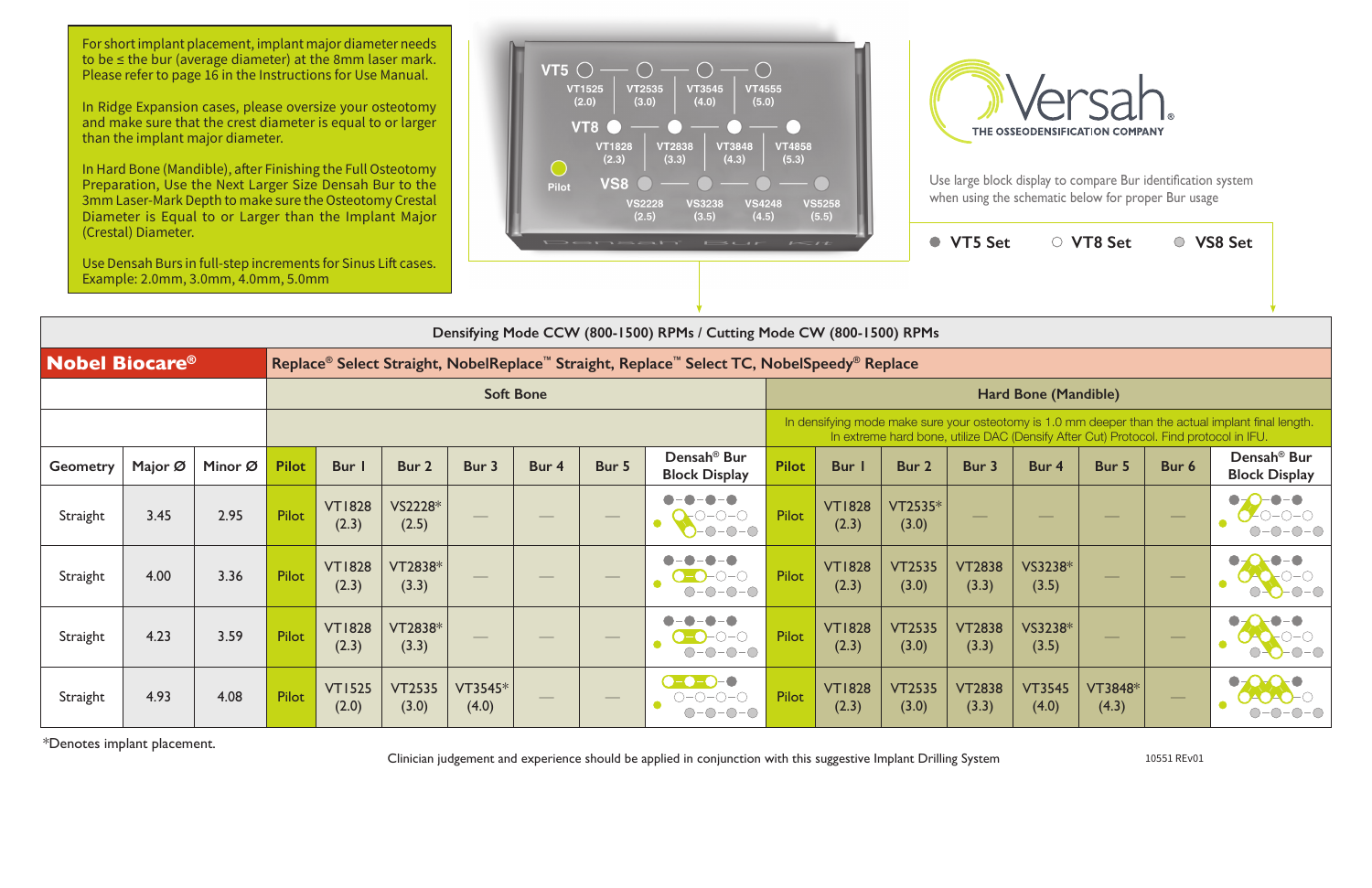Use large block display to compare Bur identification system when using the schematic below for proper Bur usage

|                       | (Crestal) Diameter. | Use Densah Burs in full-step increments for Sinus Lift cases.<br>Example: 2.0mm, 3.0mm, 4.0mm, 5.0mm |              |                        |                        |                                                                       |                                                                                                                                                    |       | Densah' Bur Kit                                                                                |                                                                                                                                                                                             |                        | ● VT5 Set              |                                   | ○ VT8 Set              |                        | ○ VS8 Set                         |                                                 |  |  |
|-----------------------|---------------------|------------------------------------------------------------------------------------------------------|--------------|------------------------|------------------------|-----------------------------------------------------------------------|----------------------------------------------------------------------------------------------------------------------------------------------------|-------|------------------------------------------------------------------------------------------------|---------------------------------------------------------------------------------------------------------------------------------------------------------------------------------------------|------------------------|------------------------|-----------------------------------|------------------------|------------------------|-----------------------------------|-------------------------------------------------|--|--|
|                       |                     |                                                                                                      |              |                        |                        | Densifying Mode CCW (800-1500) RPMs / Cutting Mode CW (800-1500) RPMs |                                                                                                                                                    |       |                                                                                                |                                                                                                                                                                                             |                        |                        |                                   |                        |                        |                                   |                                                 |  |  |
| <b>Nobel Biocare®</b> |                     |                                                                                                      |              |                        |                        |                                                                       | NobelReplace <sup>™</sup> Tapered, Replace <sup>™</sup> Select Tapered, NobelReplace® Conical, NobelDirect® NobelDirect® Posterior, Speedy Groovy® |       |                                                                                                |                                                                                                                                                                                             |                        |                        |                                   |                        |                        |                                   |                                                 |  |  |
|                       |                     |                                                                                                      |              |                        |                        |                                                                       | <b>Soft Bone</b>                                                                                                                                   |       |                                                                                                | Hard Bone (Mandible)                                                                                                                                                                        |                        |                        |                                   |                        |                        |                                   |                                                 |  |  |
|                       |                     |                                                                                                      |              |                        |                        |                                                                       |                                                                                                                                                    |       |                                                                                                | In densifying mode make sure your osteotomy is 1.0 mm deeper than the actual implant final length.<br>In extreme hard bone, utilize DAC (Densify After Cut) Protocol. Find protocol in IFU. |                        |                        |                                   |                        |                        |                                   |                                                 |  |  |
| <b>Geometry</b>       | Major Ø             | Minor Ø                                                                                              | <b>Pilot</b> | Bur I                  | Bur 2                  | Bur 3                                                                 | Bur 4                                                                                                                                              | Bur 5 | Densah <sup>®</sup> Bur<br><b>Block Display</b>                                                | <b>Pilot</b>                                                                                                                                                                                | Bur I                  | Bur <sub>2</sub>       | Bur 3                             | Bur 4                  | Bur 5                  | Bur 6                             | Densah <sup>®</sup> Bur<br><b>Block Display</b> |  |  |
| <b>Taper</b>          | 3.0                 | 2.5                                                                                                  | Pilot        | <b>VT1828</b><br>(2.3) | VS2228*<br>(2.5)       |                                                                       |                                                                                                                                                    |       | $\bullet - \bullet$<br>$-O$ -O $ O$<br>$-0-0-0$                                                | <b>Pilot</b>                                                                                                                                                                                | <b>VT1828</b><br>(2.3) | VS2228*<br>(2.5)       | $\overbrace{\phantom{aaaaa}}^{a}$ |                        | $\sim$                 | $\overbrace{\phantom{aaaaa}}^{x}$ | $O-O-O$                                         |  |  |
| <b>Taper</b>          | 3.5                 | 3.0                                                                                                  | Pilot        | <b>VT1525</b><br>(2.0) | VT2535*<br>(3.0)       |                                                                       |                                                                                                                                                    |       | $\bullet$ - $\bullet$<br>$\bigcirc$ = $\bigcirc$<br>$O-O-O-O$<br>$-0$ - $0$ - $0$<br>$\bigcap$ | Pilot                                                                                                                                                                                       | <b>VT1525</b><br>(2.0) | VT2535*<br>(3.0)       |                                   |                        | $\sim$                 |                                   | $\bullet - \bullet$<br>$O-O-O$                  |  |  |
| <b>Taper</b>          | 4.3                 | 3.7                                                                                                  | Pilot        | <b>VT1828</b><br>(2.3) | VT2838*<br>(3.3)       |                                                                       |                                                                                                                                                    |       | $ \bigcirc$ $ \bigcirc$<br>$-0$ - $0$ - $0$<br>$\bigcirc$                                      | <b>Pilot</b>                                                                                                                                                                                | <b>VT1828</b><br>(2.3) | <b>VT2535</b><br>(3.0) | <b>VT2838</b><br>(3.3)            | VS3238*<br>(3.5)       |                        |                                   | $-O$ - $O$                                      |  |  |
| <b>Taper</b>          | 5.0                 | 4.2                                                                                                  | Pilot        | <b>VT1828</b><br>(2.3) | <b>VT2838</b><br>(3.3) | VT3545*<br>(4.0)                                                      |                                                                                                                                                    |       | $\bullet$<br>$-C$ -O-O<br>$-0-0-0$<br>$\bigcirc$                                               | Pilot                                                                                                                                                                                       | <b>VT1828</b><br>(2.3) | <b>VT2535</b><br>(3.0) | <b>VT2838</b><br>(3.3)            | <b>VT3545</b><br>(4.0) | VT3848*<br>(4.3)       |                                   | $   \odot$                                      |  |  |
| <b>Taper</b>          | 5.9                 | 5.0                                                                                                  | Pilot        | <b>VT1525</b><br>(2.0) | <b>VT2535</b><br>(3.0) | <b>VT3545</b><br>(4.0)                                                | VT4555*<br>(5.0)                                                                                                                                   |       | $\bullet$ - $\bullet$ - $\bullet$ - $\bullet$<br>$-0-0-0$                                      | <b>Pilot</b>                                                                                                                                                                                | <b>VT1525</b><br>(2.0) | <b>VT2535</b><br>(3.0) | <b>VT2838</b><br>(3.3)            | <b>VT3545</b><br>(4.0) | <b>VT3848</b><br>(4.3) | <b>VT4858*</b><br>(5.3)           | $\rightarrow$ $\rightarrow$                     |  |  |

\*Denotes implant placement.

Clinician judgement and experience should be applied in conjunction with this suggestive Implant Drilling System

For short implant placement, implant major diameter needs to be ≤ the bur (average diameter) at the 8mm laser mark. Please refer to page 16 in the Instructions for Use Manual.

In Ridge Expansion cases, please oversize your osteotomy and make sure that the crest diameter is equal to or larger than the implant major diameter.

In Hard Bone (Mandible), after Finishing the Full Osteotomy Preparation, Use the Next Larger Size Densah Bur to the 3mm Laser-Mark Depth to make sure the Osteotomy Crestal Diameter is Equal to or Larger than the Implant Major (Crestal) Diameter.



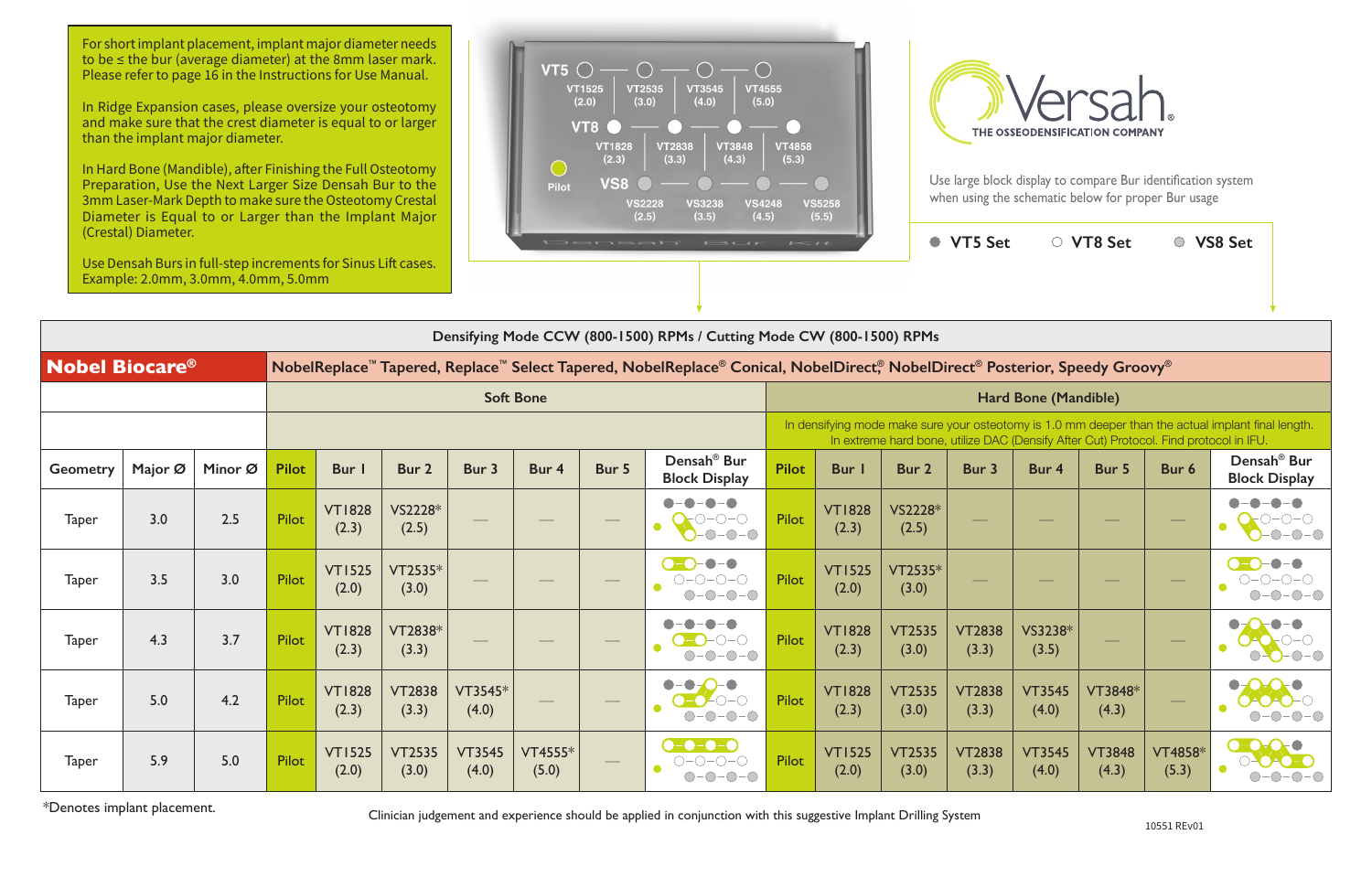**VT5 Set VT8 Set VS8 Set**

|                                                              | Densifying Mode CCW (800-1500) RPMs / Cutting Mode CW (800-1500) RPMs |         |              |                         |                        |                  |                  |                                   |                                                                                                                                         |                      |                        |                        |                                |                        |                                                                                       |                                |                                                                                                    |  |  |
|--------------------------------------------------------------|-----------------------------------------------------------------------|---------|--------------|-------------------------|------------------------|------------------|------------------|-----------------------------------|-----------------------------------------------------------------------------------------------------------------------------------------|----------------------|------------------------|------------------------|--------------------------------|------------------------|---------------------------------------------------------------------------------------|--------------------------------|----------------------------------------------------------------------------------------------------|--|--|
| <b>Nobel Biocare<sup>®</sup></b><br>NobelActive <sup>®</sup> |                                                                       |         |              |                         |                        |                  |                  |                                   |                                                                                                                                         |                      |                        |                        |                                |                        |                                                                                       |                                |                                                                                                    |  |  |
|                                                              |                                                                       |         |              |                         |                        |                  | <b>Soft Bone</b> |                                   |                                                                                                                                         | Hard Bone (Mandible) |                        |                        |                                |                        |                                                                                       |                                |                                                                                                    |  |  |
|                                                              |                                                                       |         |              |                         |                        |                  |                  |                                   |                                                                                                                                         |                      |                        |                        |                                |                        | In extreme hard bone, utilize DAC (Densify After Cut) Protocol. Find protocol in IFU. |                                | In densifying mode make sure your osteotomy is 1.0 mm deeper than the actual implant final length. |  |  |
| <b>Geometry</b>                                              | Major Ø                                                               | Minor Ø | <b>Pilot</b> | Bur I                   | Bur 2                  | Bur 3            | Bur 4            | Bur 5                             | Densah <sup>®</sup> Bur<br><b>Block Display</b>                                                                                         | <b>Pilot</b>         | Bur                    | Bur 2                  | Bur 3                          | Bur 4                  | Bur 5                                                                                 | Bur 6                          | Densah <sup>®</sup> Bur<br><b>Block Display</b>                                                    |  |  |
| <b>Taper</b>                                                 | 3.00                                                                  | 2.50    | <b>Pilot</b> | <b>VT1828*</b><br>(2.3) | $\hspace{0.05cm}$      |                  |                  | $\hspace{0.05cm}$                 | $\blacksquare$<br>$-\bullet$<br>$O$ -0-0-0<br>$\bullet$<br>$O-O-O-O$                                                                    | <b>Pilot</b>         | <b>VT1828</b><br>(2.3) | VS2228*<br>(2.5)       | $\overbrace{\hspace{25mm}}^{}$ |                        | $\overbrace{\hspace{25mm}}^{}$                                                        | $\overbrace{\hspace{25mm}}^{}$ | $O-O-O$                                                                                            |  |  |
| <b>Taper</b>                                                 | 3.50                                                                  | 3.00    | <b>Pilot</b> | <b>VT1525</b><br>(2.0)  | VT2535*<br>(3.0)       |                  |                  | $\overbrace{\phantom{123321}}$    | $\bullet - \bullet$<br>$\bigcap$<br>$\bigcirc\negmedspace-\bigcirc\negmedspace-\bigcirc\negmedspace-\bigcirc$<br>$\bullet$<br>$O-O-O-O$ | <b>Pilot</b>         | <b>VT1525</b><br>(2.0) | <b>VT1828</b><br>(2.3) | <b>VT2535</b><br>(3.0)         | VT2838*<br>(3.3)       |                                                                                       |                                |                                                                                                    |  |  |
| <b>Taper</b>                                                 | 4.30                                                                  | 3.40    | <b>Pilot</b> | <b>VT1828</b><br>(2.3)  | VT2838*<br>(3.3)       |                  |                  |                                   | $\bullet$<br>$\blacksquare$<br>$0 - 0 - 0 - 0$<br>$O-O-O-O-$                                                                            | <b>Pilot</b>         | <b>VT1828</b><br>(2.3) | <b>VT2535</b><br>(3.0) | <b>VT2838</b><br>(3.3)         | VS3238*<br>(3.5)       |                                                                                       |                                | $ \bigcirc$ $ \bigcirc$                                                                            |  |  |
| <b>Taper</b>                                                 | 4.90                                                                  | 3.40    | <b>Pilot</b> | <b>VT1525</b><br>(2.0)  | <b>VT2535</b><br>(3.0) | VT3545*<br>(4.0) |                  | $\overbrace{\phantom{aaaaa}}^{a}$ | $\bullet$ - $\bullet$ - $\bullet$ - $\circ$<br>$\bigcirc\negmedspace-\bigcirc\negmedspace-\bigcirc\negmedspace-\bigcirc$<br>$O-O-O-O$   | <b>Pilot</b>         | <b>VT1525</b><br>(2.0) | <b>VT2535</b><br>(3.0) | <b>VT2838</b><br>(3.3)         | VT3545*<br>(4.0)       |                                                                                       |                                |                                                                                                    |  |  |
| <b>Taper</b>                                                 | 5.50                                                                  | 4.00    | <b>Pilot</b> | <b>VT1525</b><br>(2.0)  | <b>VT2535</b><br>(3.0) | VT3545*<br>(4.0) |                  | $\hspace{0.05cm}$                 | $\bullet$ -0-0-0<br>$O-O-O-O$<br>$O-O-O-O-$                                                                                             | Pilot                | <b>VT1525</b><br>(2.0) | <b>VT2535</b><br>(3.0) | <b>VT2838</b><br>(3.3)         | <b>VT3545</b><br>(4.0) | <b>VT4555*</b><br>(5.0)                                                               | $\overbrace{\hspace{25mm}}^{}$ | $\bullet$ - $\bullet$                                                                              |  |  |

For short implant placement, implant major diameter needs to be ≤ the bur (average diameter) at the 8mm laser mark. Please refer to page 16 in the Instructions for Use Manual.

\*Denotes implant placement. Clinician judgement and experience should be applied in conjunction with this suggestive Implant Drilling System 10551 REv01

In Ridge Expansion cases, please oversize your osteotomy and make sure that the crest diameter is equal to or larger than the implant major diameter.

In Hard Bone (Mandible), after Finishing the Full Osteotomy Preparation, Use the Next Larger Size Densah Bur to the 3mm Laser-Mark Depth to make sure the Osteotomy Crestal Diameter is Equal to or Larger than the Implant Major (Crestal) Diameter.

Use Densah Burs in full-step increments for Sinus Lift cases. Example: 2.0mm, 3.0mm, 4.0mm, 5.0mm





Use large block display to compare Bur identification system when using the schematic below for proper Bur usage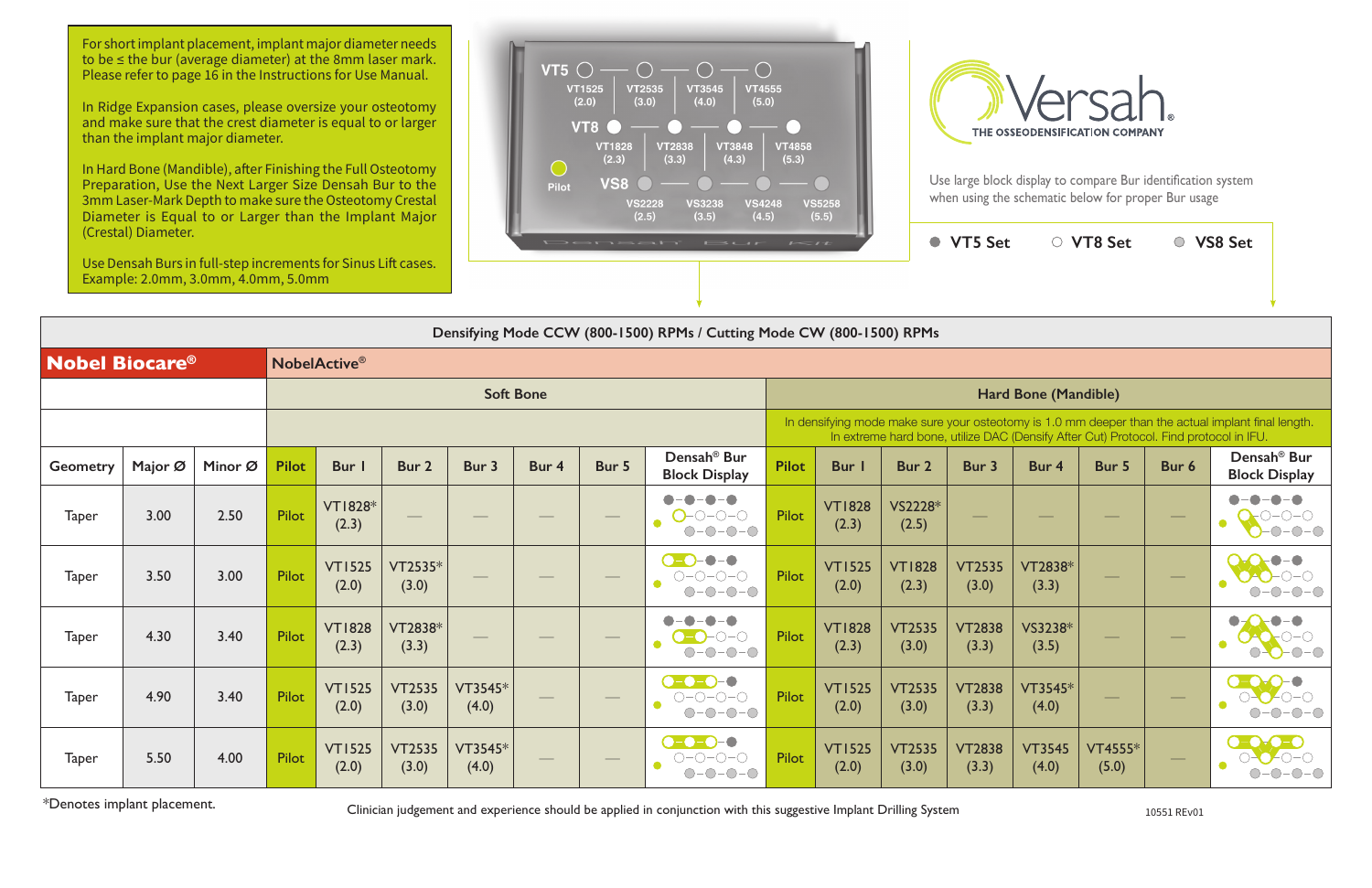

|                       |                  |         |              |                        |                                               |                                |                  | Densifying Mode CCW (800-1500) RPMs / Cutting Mode CW (800-1500) RPMs |                                                                                                               |                                                                                                                                                                                             |                        |                        |                        |                        |                                |        |                                                 |  |  |  |  |  |
|-----------------------|------------------|---------|--------------|------------------------|-----------------------------------------------|--------------------------------|------------------|-----------------------------------------------------------------------|---------------------------------------------------------------------------------------------------------------|---------------------------------------------------------------------------------------------------------------------------------------------------------------------------------------------|------------------------|------------------------|------------------------|------------------------|--------------------------------|--------|-------------------------------------------------|--|--|--|--|--|
| <b>Nobel Biocare®</b> |                  |         |              |                        | NobelParallel <sup>™</sup> Conical Connection |                                |                  |                                                                       |                                                                                                               |                                                                                                                                                                                             |                        |                        |                        |                        |                                |        |                                                 |  |  |  |  |  |
|                       | <b>Soft Bone</b> |         |              |                        |                                               |                                |                  |                                                                       |                                                                                                               |                                                                                                                                                                                             |                        |                        | Hard Bone (Mandible)   |                        |                                |        |                                                 |  |  |  |  |  |
|                       |                  |         |              |                        |                                               |                                |                  |                                                                       |                                                                                                               | In densifying mode make sure your osteotomy is 1.0 mm deeper than the actual implant final length.<br>In extreme hard bone, utilize DAC (Densify After Cut) Protocol. Find protocol in IFU. |                        |                        |                        |                        |                                |        |                                                 |  |  |  |  |  |
| <b>Geometry</b>       | Major Ø          | Minor Ø | <b>Pilot</b> | <b>Bur</b>             | Bur 2                                         | Bur 3                          | Bur 4            | Bur 5                                                                 | Densah <sup>®</sup> Bur<br><b>Block Display</b>                                                               | <b>Pilot</b>                                                                                                                                                                                | <b>Bur</b>             | Bur 2                  | Bur 3                  | Bur 4                  | Bur 5                          | Bur 6  | Densah <sup>®</sup> Bur<br><b>Block Display</b> |  |  |  |  |  |
|                       | 3.75             |         | <b>Pilot</b> | <b>VT1525</b><br>(2.3) | VT2535*<br>(3.0)                              |                                |                  | $\hspace{0.05cm}$                                                     | $\bullet$ $\bullet$<br>$\bigcirc\negmedspace-\bigcirc\negmedspace-\bigcirc\negmedspace-\bigcirc$<br>$O-O-O-O$ | Pilot                                                                                                                                                                                       | <b>VT1525</b><br>(2.3) | VT2535*<br>(3.0)       |                        |                        | $\overline{\phantom{a}}$       |        |                                                 |  |  |  |  |  |
|                       | 4.3              |         | Pilot        | <b>VT1828</b><br>(2.3) | VT2838*<br>(3.3)                              | $\overbrace{\hspace{25mm}}^{}$ |                  |                                                                       | $\bullet - \bullet$<br>$-0-0-0$                                                                               | Pilot                                                                                                                                                                                       | <b>VT1828</b><br>(2.3) | <b>VT2535</b><br>(3.0) | VT2838*<br>(3.3)       |                        | $\frac{1}{2}$                  |        |                                                 |  |  |  |  |  |
|                       | 5.0              |         | <b>Pilot</b> | <b>VT1828</b><br>(2.3) | <b>VT2838</b><br>(3.3)                        | VT3848*<br>(4.3)               |                  |                                                                       | $O-O-O-O$                                                                                                     | Pilot                                                                                                                                                                                       | <b>VT1828</b><br>(2.3) | <b>VT2535</b><br>(3.0) | <b>VT2838</b><br>(3.3) | <b>VT3545</b><br>(4.0) | VT3848*<br>(4.3)               |        |                                                 |  |  |  |  |  |
|                       | 5.5              |         | Pilot        | <b>VT1525</b><br>(2.0) | <b>VT2535</b><br>(3.0)                        | <b>VT3545</b><br>(4.0)         | VT3848*<br>(4.3) |                                                                       |                                                                                                               | Pilot                                                                                                                                                                                       | <b>VT1525</b><br>(2.0) | <b>VT2535</b><br>(3.0) | <b>VT3545</b><br>(4.0) | VT4555*<br>(5.0)       | $\overbrace{\hspace{25mm}}^{}$ | $\sim$ |                                                 |  |  |  |  |  |

For short implant placement, implant major diameter needs to be ≤ the bur (average diameter) at the 8mm laser mark. Please refer to page 16 in the Instructions for Use Manual.

\*Denotes implant placement.

Clinician judgement and experience should be applied in conjunction with this suggestive Implant Drilling System

In Ridge Expansion cases, please oversize your osteotomy and make sure that the crest diameter is equal to or larger than the implant major diameter.

In Hard Bone (Mandible), after Finishing the Full Osteotomy Preparation, Use the Next Larger Size Densah Bur to the 3mm Laser-Mark Depth to make sure the Osteotomy Crestal Diameter is Equal to or Larger than the Implant Major (Crestal) Diameter.

Use Densah Burs in full-step increments for Sinus Lift cases. Example: 2.0mm, 3.0mm, 4.0mm, 5.0mm